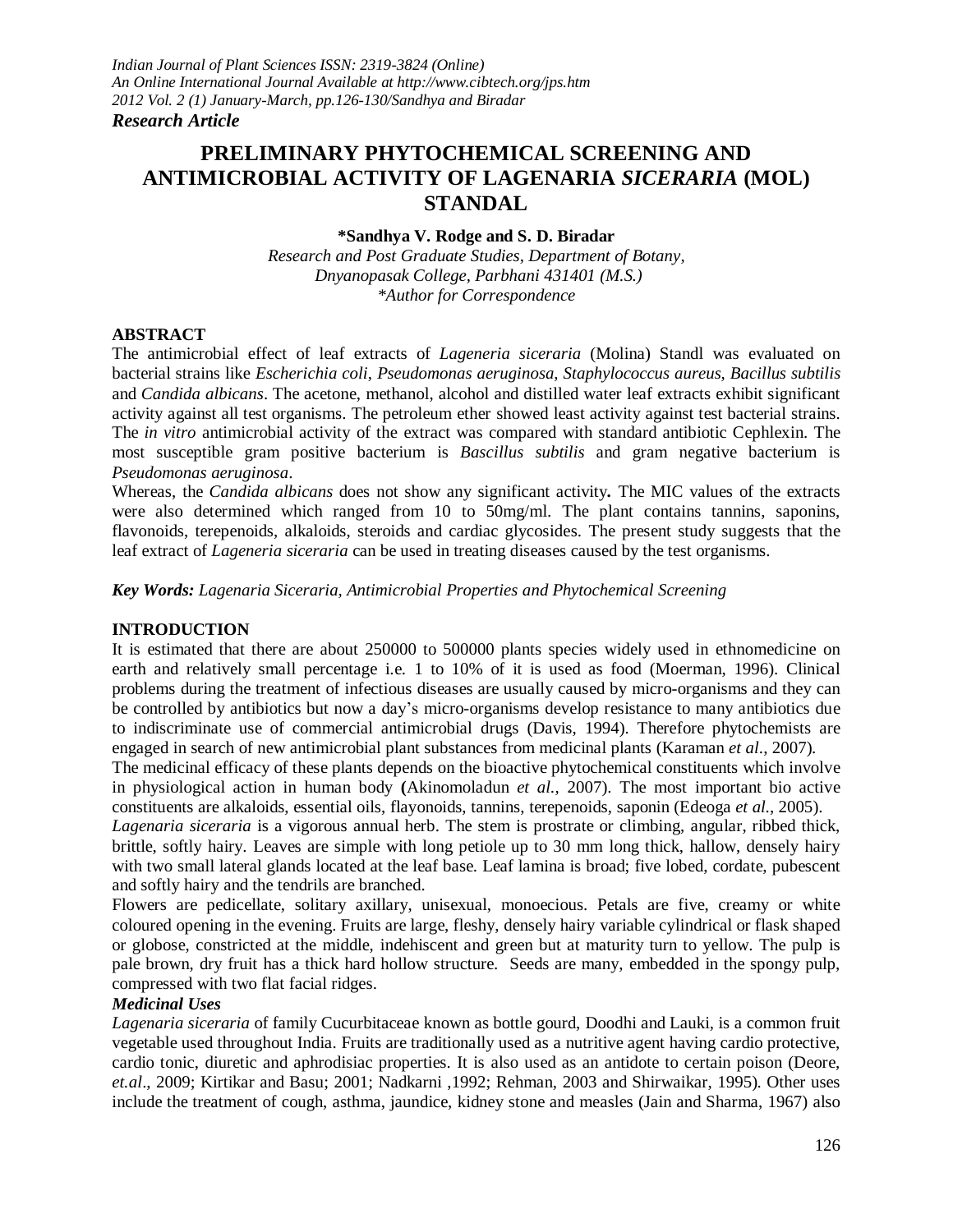*Indian Journal of Plant Sciences ISSN: 2319-3824 (Online) An Online International Journal Available at http://www.cibtech.org/jps.htm 2012 Vol. 2 (1) January-March, pp.126-130/Sandhya and Biradar*

# *Research Article*

in Africa *Lagenaria siceraria* used as edible and medicinal because the fruit contain moderate amounts of Vitamins C, B complex and proteins. Its high water content is reputed for cooling and lubricating effect (Morimoto *et a*l., 2005). In addition to medicinal uses it has appreciable antioxidant activity (Erasto and Mbwambo, 2009).

# **MATERIALS AND METHODS**

#### *Plant Material*

The root, stem and leaves of *Lagenaria siceraria* were collected during November 2010 from various places of Parbhani district and identified using standard floras Naik (1979) and Naik, *et al*., (1998). The collected plant material was shade dried, powdered and stored in airtight container.

#### *Preparation of Extracts*

Powder obtained was subjected to successive soxhlet extraction with increasing order of polarity i.e. acetone (56 to 60<sup>°</sup>c), alcohol (60-70<sup>°</sup>c), petroleum ether (60-80c) methanol (65.5-65.5c) and water (Daniel, 1991).

#### *Test Microorganisms*

*Escherichia coli* MTCC (3260), *Staphylococcus aureus* MTCC (1073), *Bacillus subtilis* MTCC (1091), *Pseudomonas aeruginosa* MTCC (708), *Candida albicans* MTCC (3971), were maintained on Muller Hinton agar and potato dextrose agar slant for bacteria and fungi respectively and stored at  $6^0c$  until used. The slants were incubated at  $37^{\circ}$ C for 24 hours and inoculums were prepared by Mac Farland turbidity standards (Stainer *et al*., 1986).

#### *Antimicrobial Assay*

Antimicrobial activity of was determined using agar well diffusion method using Nutrient agar for bacteria and potato dextrose agar for fungi. Plant extract was dissolved in DMSO (Dimethyl Sulphoxside) at concentration of 2mg /ml Cephalexin 20mg/ml was used as standard. Each plate was inoculated with 20mg/ml microbial suspension having a concentration of  $10^8$  cells/ml 0.1ml extract was added to each well. The bacterial plates were incubated at  $37^{\circ}$ C for 24 hours and those containing fungi were incubated at  $25^{\circ}$ C for seven days. The antimicrobial activity was observed as inhibition zone which was compared with standard.

| S. No.         | <b>Organisms</b>       | Zone of inhibition(mm) |     |            |            |                |      |  |
|----------------|------------------------|------------------------|-----|------------|------------|----------------|------|--|
|                |                        | <b>Plant extract</b>   |     |            |            | <b>Control</b> |      |  |
|                |                        | ALL                    | DTL | <b>ACL</b> | <b>MTL</b> | PTL            |      |  |
|                | Escherichia coli       | 6.1                    | 9.1 | 4.1        | 11.0       | 8.1            | 10.1 |  |
| 2              | Pseudomonas aeruginosa | 7.0                    | 8.1 | 9.1        | 8.1        | 7.5            | 5.1  |  |
| 3              | Staphylococcus aureus  | 10                     | 6.1 | 6.1        | 7.1        | 4.0            | 5.0  |  |
| $\overline{4}$ | Bacillus subtilis      | 9.1                    | 5.0 | 10.1       | 9.0        | 1.0            | 8.1  |  |
| $\overline{5}$ | Candida albicans       | 7.1                    | 2.1 | 4.1        | 5.0        | 3.1            | 10.2 |  |

| Table 1: Antimicrobial activity of leaf extract of Lagenaria siceraria |  |
|------------------------------------------------------------------------|--|
|------------------------------------------------------------------------|--|

*ALL- Alcohol leaf extract, DTL- Distilled water leaf extract, ACL- Acetone leaf extract, MTL- methanol leaf extract, PTL- Petroleum ether leaf extract*

The MIC was also determined by broth dilution method. The cultures were diluted in nutrient agar broth at a density adjusted to turbidity of 0.5 Mac Farland standards. Equal volume of each extracts and nutrient broth were mixed in test tubes 0.1ml standard inoculums was added to each tube. The lowest concentration of the extract that effects visible bacterial growth and compared with standard regarded as MIC (Table 3) Perez *et al*., (1996) and Stainer, *et al*., (1986).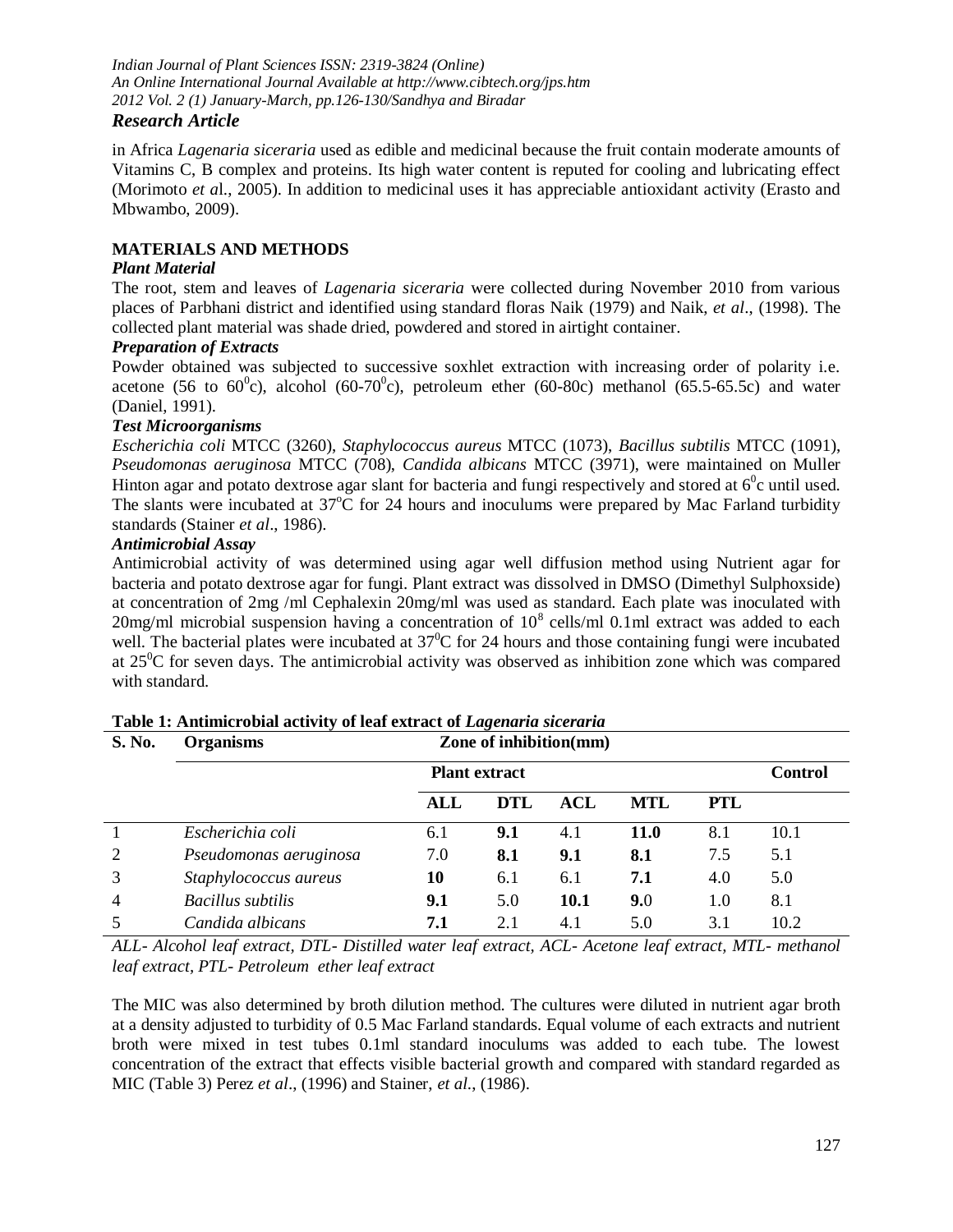*Indian Journal of Plant Sciences ISSN: 2319-3824 (Online) An Online International Journal Available at http://www.cibtech.org/jps.htm 2012 Vol. 2 (1) January-March, pp.126-130/Sandhya and Biradar*

# *Research Article*

# **RESULTS**

Antimicrobial assay was performed by agar well diffusion method against four bacterial species and one fungal species. The maximum antimicrobial activity was exhibited by alcohol extract against *Staphylococcus aureus*. The distilled water extract exhibited considerable activity against *Escherichia coli* and *Pseudomonas aeruginosa.*The acetone leaf extracts exhibit good activity against *Pseudomonas aeruginosa* and *Bacillus subtilis.* The methanol extract is active against *Escherichia coli, Pseudomonas aeruginosa, Staphylococcus aureus* and *Bacillus subtilis.* The distilled water extract is active against Escherichia *coli*, *Pseudomonas aeruginosa*. Whereas Petroleum ether extract is less effective against all test strains and the Candida *albicans* is resistant to all the extracts as comparable to antibiotic Cephalexin (Table no. 1).

## *Phytochemical Analysis*

Phytochemical analysis of aqueous plant extract revealed that the presence of tannin, saponins, flavanoids, terpenoids, alkaloids, steroids and cardic glycoloids (Table no.2).

| Table 2. Tremmial y phytochemical screening of <i>Lagenaria sicerum</i> |              |                          |                          |  |  |                                       |            |                 |                |
|-------------------------------------------------------------------------|--------------|--------------------------|--------------------------|--|--|---------------------------------------|------------|-----------------|----------------|
| S. No.                                                                  | <b>Plant</b> | <b>Tannin</b>            | <b>Pholobo</b>           |  |  | Saponins Flavonoid Terpenoids Cardiac |            | <b>Alkaloid</b> | <b>Steroid</b> |
|                                                                         | part         |                          | tannins                  |  |  |                                       | glycosides |                 |                |
|                                                                         | Root         | $\overline{\phantom{a}}$ | $\overline{\phantom{0}}$ |  |  |                                       |            |                 |                |
|                                                                         | <b>Stem</b>  | $\overline{\phantom{a}}$ | $\overline{\phantom{0}}$ |  |  |                                       |            |                 |                |
|                                                                         | Leaf         |                          | $\overline{\phantom{0}}$ |  |  |                                       |            |                 |                |
|                                                                         |              |                          |                          |  |  |                                       |            |                 |                |

**Table 2: Preliminary phytochemical screening of** *Lagenaria siceraria*

 *+: present --: absent*

#### **Table 3: Minimum inhibitory concentration (mg/ml)**

| <b>S. No.</b> | <b>Organisms</b>         | <b>Minimal inhibitory zone</b> |     |     |            |            |  |
|---------------|--------------------------|--------------------------------|-----|-----|------------|------------|--|
|               |                          | ALL                            | DTL | ACL | <b>MTL</b> | <b>PTL</b> |  |
|               | Escherichia coli         | 50                             | 20  | 50  | 10         | 40         |  |
|               | Pseudomonas aeruginosa   | 50                             | 20  | 10  | 40         | 10         |  |
|               | Staphylococcus auerus    | 10                             | 40  | 50  | 30         | 50         |  |
|               | <b>Bacillus</b> subtilis | 30                             | 50  | 10  | 10         | 50         |  |
|               | Candida albicans         | 50                             | 50  | 50  | 40         | 40         |  |

# **DISCUSSION**

The antimicrobial effect of *Lagenaria siceraria* has a broad spectrum activity in alcohol, acetone and methenolic extracts because there is maximum inhibition of the growth of gram negative bacteria such as *Escherichia coli,* and *Bacillus subtilis.* Similar findings have also been reported by Tomori *et al*., (2007) on antibacterial activities of *br Lagenaria eviflora* in Nigeria. However, the solvent and distilled water extracts does not exhibit any significant activity against *Candida albicans.*

The preliminary phytochemical screening revealed that plant extracts shows the presence of alkaloids, steroids, flavonoids, terpenoids, saponins which may exhibit antimicrobial activity. Flavonoids are the major group of phenolic compounds reported for their antiviral and antimicrobial properties Barnard *et al.,* (1993) and Afolayan and Mayer (1997).

#### *Conclusion*

This vividly underscores the potentials of herbal remedies which have been reported to produce beneficial responses (Morimoto *et al*., 2005) In actual findings it is observed that some of these antibacterial phytochemicals exhibited antibacterial activity against *Escherichia coli, and Bacillus subtilis* Comparative analysis of this study reveals that the bacterial inhibition elicited by the plant extract was higher than that of antibiotic Cephalexin.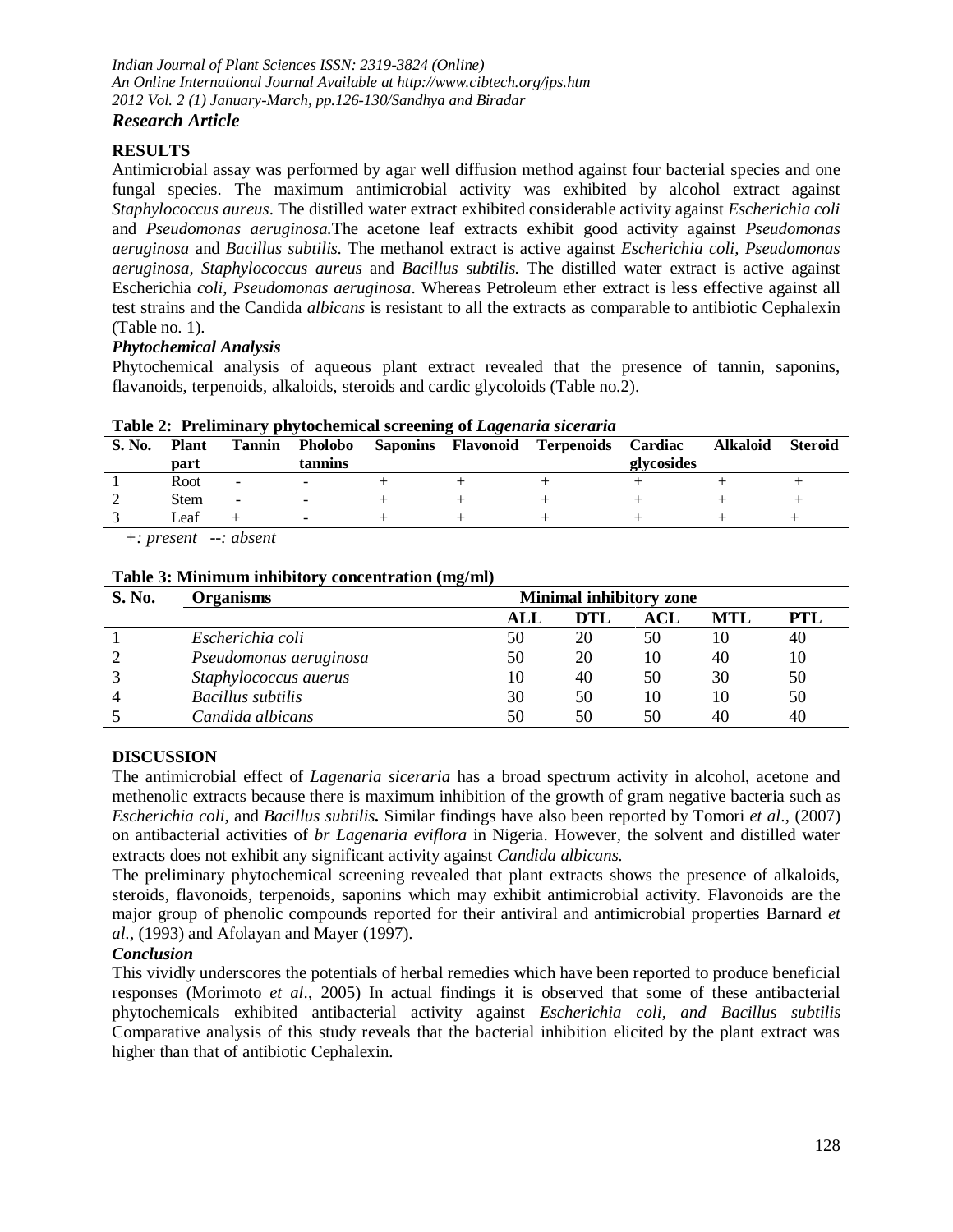*Indian Journal of Plant Sciences ISSN: 2319-3824 (Online) An Online International Journal Available at http://www.cibtech.org/jps.htm 2012 Vol. 2 (1) January-March, pp.126-130/Sandhya and Biradar*

## *Research Article*

This study clearly indicates that the leaf extracts of *Lagenaria siceraria* possess potent antimicrobial activity. The present investigation proves that the use of *Lagenaria siceraria* by rustics for the treatment diseases caused by the test organisms.

It is not yet clear that what type of mechanism of action of extract occurred during antibacterial activity. It is therefore difficult to speculate what could be the factor responsible for this differential response (Tomori *et al*., 2007). It should therefore be essential to follow-up this type of investigation to isolate and elucidate the active antibacterial principles from plants for their better economic and therapeutic utilization.

## **ACKNOWLEDGEMENT**

Authors are thankful to Dr. P. L. More, Principal, Dnyanopasak College, Parbhani for providing necessary facilities and encouragement.

#### **REFERENCES**

**Akinomoladun AC, lbukun EO, Afor Obuotor EM and Farombl EO (2007)**. Phytochemical constituent & antioxidant activity of extract from the leaves of *Ocimum gratissimum*. *Scientific Research and Essays* **2** 163-166.

**Afolayan AJ and MeyerJM (1997).** The Antimicrobial Activity of 3, 5 and 7- trihydroxyflavone isolated from the shoots of *Helichrysum aureonitens*. *Journal of Ethnopharmacology* **57** 177-181.

**Barnard DL, Huffman JH, Mayerson LR and Sidwell RW (1993).** Mode of inhibition of respiratory virus by a plant flavonoid. *Chemotherapy* **39** 212-227.

**Daniel M (1991)**. Methods in Phytochemistry and economic botany. *Kalyani Publications New Delhi*.

**Davis L (1994).** Inactivation of antibiotics and dissemination of resistance genes. *Science* **264** 375-382.

**Deore SS, Khadabadi QR, Patel SP, Deshmukh MS, Jaju NR, Junghare TP Wane and Jain RG (2009).** In vitro antioxidant activity and quantitative estimation of phenolic content of *Lagenaria siceraria. Rsayan Journal of Chemistry* **2**(1) 129-132.

**Edeoga Ho, Okwu DE and Mbaebie BO (2005).** Phytochemical constituents of some Nigerian medicinal plants. *African Journal of Biotechnology* **4**(7) 685-688.

**Erasto P and Mbwambo (2009).** Antioxidant activity and HPTLC profile of *Lagenaria siceraria* fruits. *Tanzania Journal of Health Research* **11** 79-83.

**Jain SR and Sharma SN (1967).** Hypoglycaemic drugs of Indian indigenous origin. *Planta Medica* **15** 439-442.

**Karaman I, Sahin P, Gulluce M, oguten H, Songul M and Adiguzed A (2003)** .Antimicrobial activity of aqueous and methanol extracts of *Juniperus oxycedrus* L. *Journal of Ethnopharmacology* **2837** 1-5.

**Moerman DE (1996).** An analysis of the food plans and drug plants of native North America. *Journal of Ethnopharmacology* **53** 1-22.

**Kiritikar KR and Basu BD (2001).** Indian Medicinrl plant. *2 nd Edition, Orintal Enterprses, Dehradun*.

**Morimoto YP, Maundu H and Morishima (2005).** Diversity of landraces of the white flowered gourd (*Lagenaria siceraria*) and its wild relatives in Kenya: Fruit seed morphology. *Genetic Resources and Crop Evolution* **52** 737-747.

**Nadkarni KM (1992).** Indian Materia Medica. *1 st Edition Popular Prakashan, Bombay,* India.

**Naik VN (1979).** Flora of Osmanabad *Venus Publishers*, Aurangabad.

**Naik VN and Associates (1998).** Flora of Marathwada, Amrut Prakashan, Aurangabad.

**Perez C, Poul M and Bazeraue P (1990)**. An antibiotic assay by the agar well diffusion method. *Acta Biology Medical Experimental* **15** 113-115.

**Rehman AS (2003).** Bottle Gourd (*Lagenaria siceraria*) a Vegetable for good health. *Indian Journal of Natural Product Radiance* **2**(5) 289-350.

**Shirwaikar A (1995).** A chemical investigation and antihepatotoxic activity of fruit of *Lagenaria siceraria*. *Indian Journal of Pharmaceutical Science* **58**(5) 197-202.